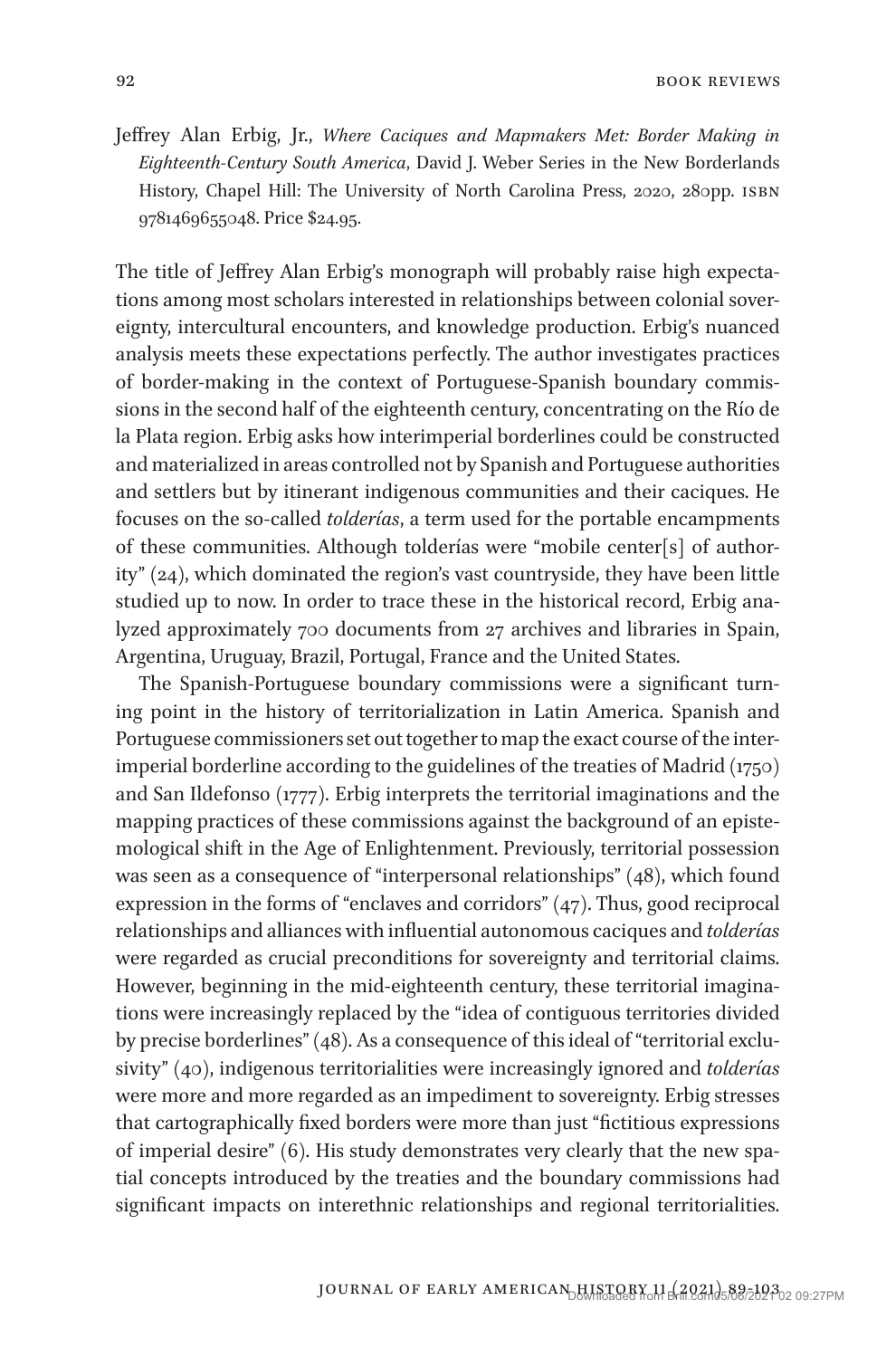However, Erbig does not describe the reactions of *tolderías* and their caciques in terms of common "categories of resistance or accommodation" (134) He rather argues that their activities gave the border a "material life" (5) in the first place. Even though native communities did not share Spanish and Portuguese ideas of interimperial borderlines, they were nevertheless aware of the specific spatial practices connected to these ideas. As a consequence, they were able to use changing "settlement patterns, trade routes, resource extraction, policing [and] assertions of lordship"  $(5)$  to their own advantage.

In chapter one, Erbig discusses local power relations and dependencies in the Río de la Plata area before the boundary commissions. Sources from this period usually describe the region as a series of multiple consolidated territorialities of Portuguese, Spanish and Jesuit-Guaraní-missions, although they were rather "collections of discrete settlements tethered to a shared governor" (15). The areas in between colonial settlements were controlled by *tolderías*. Settlers, seeking to ensure their own access to resources, depended on good relationships with native mobile communities. Chapter two deals with the arguments and territorial imaginations Spanish and Portuguese authorities employed to make and legitimate territorial claims. Erbig stresses that legal arguments strongly contradicted actual power relations on the ground. After the Treaty of Madrid, vassalage of *tolderías* was no longer regarded as a precondition for territorial possession. Now the opposite held true. For colonial authorities, the question of whether *tolderías* were under Spanish or Portuguese sovereignty depended on which side of the borderline they were located. As a consequence, attempts to incorporate *tolderías* peacefully became less relevant to them. In chapter three, Erbig focuses on the mapping practices of the boundary commissions and on the ideological changes that resulted from them. He discusses depictions of geographical spaces in visual and textual media produced in connection with the commissions. Moreover, he points out the crucial role indigenous communities played during the expedition and how they also limited the reach of the boundary commissions by hiding knowledge or refusing access to certain areas. In chapter four, Erbig analyses the impacts of the new interimperial border on local power relations and interethnic relationships. He traces two different, but concurrent, developments: on the one hand, many caciques and their *tolderías* were forced to leave their territories to settle, for example, in missions. Erbig identifies an increasing "tendency toward aggression" (119) and a growing number of military campaigns especially by the Spanish against non-sedentary communities living in greater distances from the border. On the other hand, *tolderías* in the immediate vicinity of the new interimperial border found new ways to maintain or even expand their own authority, for example, by controlling the prospering contraband trade. In the last chapter,